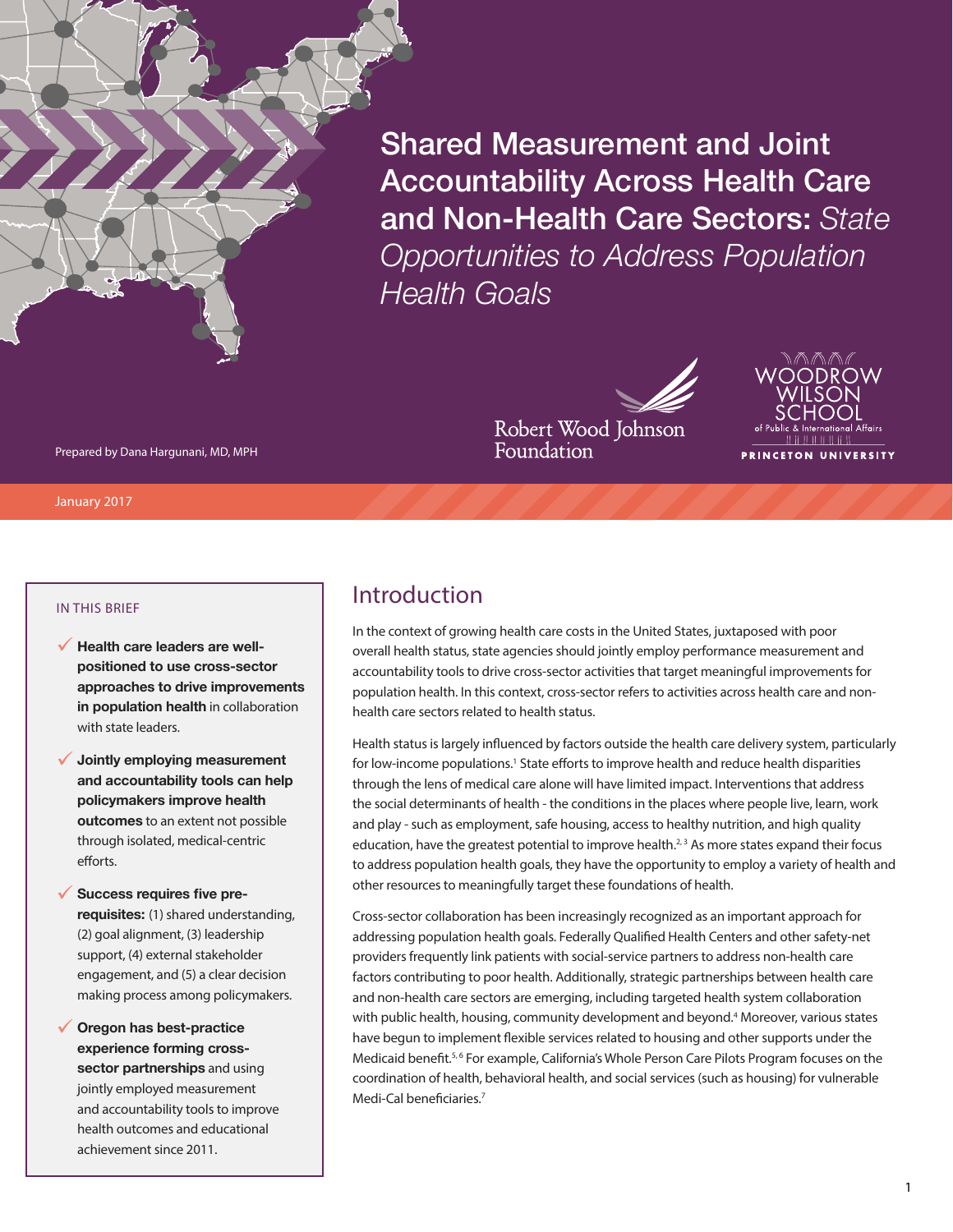*"The commitment of a group of important actors from different sectors to a common goal will have far greater impact than isolated efforts of individual organizations."*

Kania, J., Kramer, M. (Winter 2011). Collective Impact. *Stanford Social Innovation Review*, p. 36.

# Shared Measurement and Joint Accountability

This brief outlines how state agencies can employ *shared measuremen*t and *joint accountability* across sectors as tools for improving population health outcomes. States can use these tools to drive coordination of preventive efforts and broaden the boundaries of population health achievements that no sector, or isolated incentive, can achieve alone. For the purposes of this brief, shared measurement and joint accountability are defined as follows:

- › *Shared measurement:* an agreed-upon set of measures between two or more state agencies or sectors - including common specifications, data sources, benchmarks and reporting - that indicate performance towards a set of shared goals.
- › *Joint accountability:* the cross-sector employment of one or more performance accountability strategies, including but not limited to public reporting, contractual expectations, and financial incentives, to hold multiple sectors accountable for their respective contribution towards a shared goal(s) as monitored through a set of shared measures.

These cross-sector, shared measurement and joint accountability approaches can be employed by public agencies (e.g., state/local governmental housing and health agencies), alone and/or with contracted vendors (e.g., local housing authorities and Medicaid health plans).

This brief builds on Oregon's health and education cross-sector model, including the use of shared measurement and performance-based accountability tools as described in the case study on page 8. Oregon established a shared governance structure that includes members of the state's health and early learning policy committees. Members of the Child and Family Well-being (CFWB) Measures Workgroup collaborated to leverage the state's experience with quality measurement and performance-based accountability to drive cross-sector activities targeting kindergarten readiness.

# Key System-Level Factors When Considering a Joint Accountability Approach

Joint accountability to improve population health can be realized by aligning goals, performance measurement, and accountability tools (i.e. incentives) across health care and non-health care sectors. However, inherent differences across sectors are often sizeable, creating potential challenges to implementing joint accountability. Beyond basic distinctions in scope and expertise, health care and non-health care systems often have major differences in planning, financing, and service delivery. Furthermore, varying experience with the application of performance-based accountability is likely across health care and non-health care sectors.

### States should assess the following system-level, readiness factors before deciding whether joint accountability is feasible in a specific situation:

#### SHARED UNDERSTANDING OF HEALTH CARE AND NON-HEALTH CARE CONTRIBUTIONS TO HEALTH STATUS

- > State entities considering the use of a cross-sector, joint accountability approach must have a clear understanding of how each sector contributes to population health. Research continues to expand our understanding of the origins of health, such as the social determinants, epigenetics and beyond. A clear, evidenced-based link between non-health care sector actions and population health goals must exist to ensure face validity of any joint accountability approach.
	- » When a shared understanding of cross-sector contributions to health status does not already exist, states should consider engaging public health leaders (e.g., within government, academia or non-profit organizations) to provide support. Tools such as the creation of evidence reviews, convening a cross-sector forum, or providing ongoing, neutral facilitation can help states and other engaged entities garner the foundational and shared understanding needed to establish joint accountability.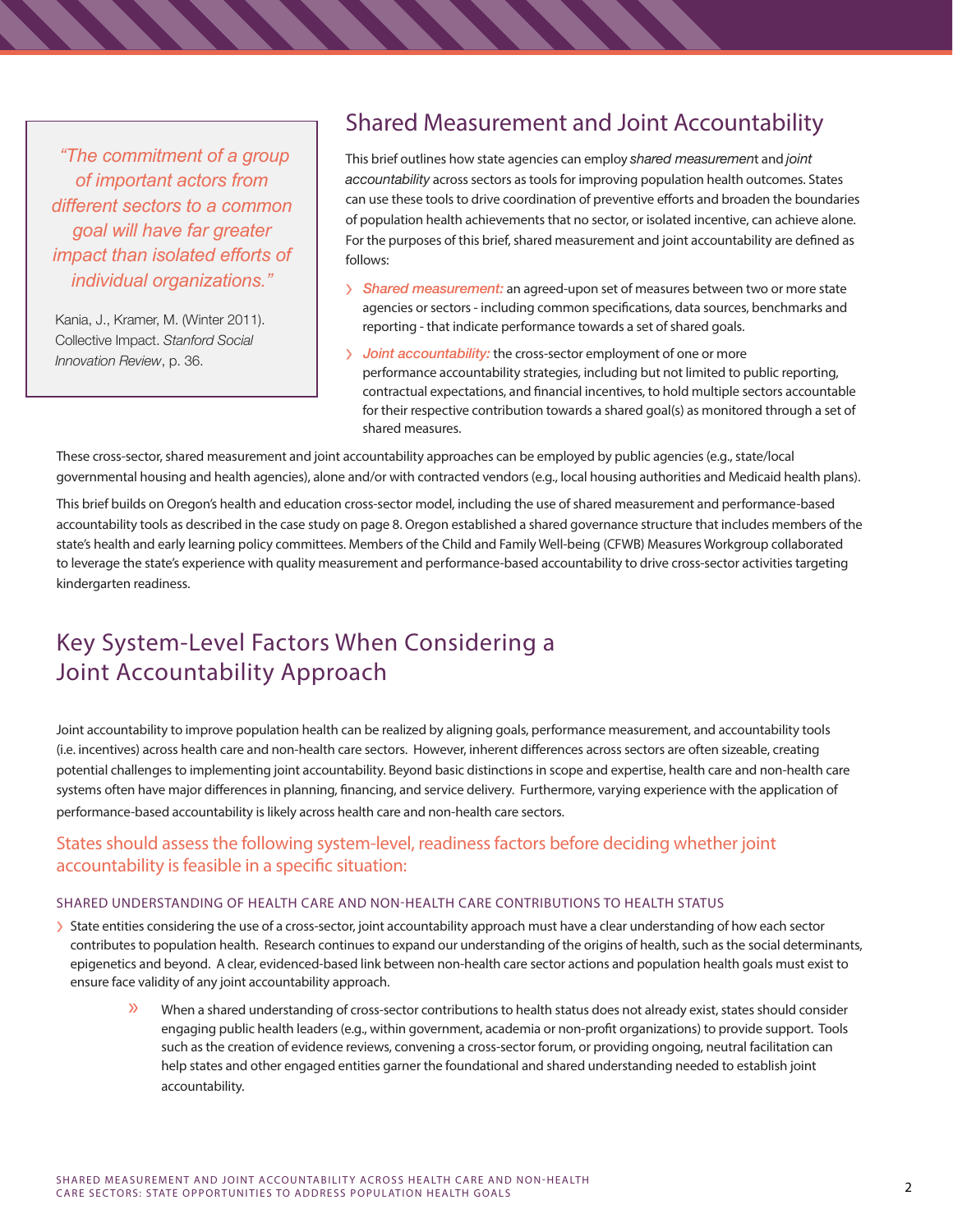#### ALIGNED SYSTEM GOALS

- › Commitment and buy-in to a cross-sector, joint accountability approach necessitates that identified health targets are mutually beneficial to engaged entities and aligned with each sector-specific set of goals.
	- » For example, Oregon's shared kindergarten readiness goal is well positioned to have evidence-based, reciprocal impact on the state's individual goals for health and education outcomes.

#### CROSS-SECTOR LEADERSHIP SUPPORT

- › Cross-sector efforts are time-intensive and require the engagement and buy-in of a diverse set of actors with differing expertise and power. State leaders must demonstrate firm leadership and authentic dedication to a shared population health agenda to generate the vision and sustained commitment necessary for success. Leaders must understand, value and articulate the shared contributions of each involved sector towards reaching the shared goal. Furthermore, participating leaders must have the decision-making authority to implement accountability structures in order to drive performance improvement.
	- » Throughout Oregon's health and education cross-sector efforts, state agency and local leaders have repeatedly called out the importance of shared action for improving population health goals. For example, regular and public acknowledgement by state and local leaders of the importance of kindergarten readiness in achieving health system goals helped to create broad buy-in for cross-sector joint accountability efforts across the state.

### DIVERSE STAKEHOLDER ENGAGEMENT

› While states may have the authority to mandate joint accountability, external stakeholder involvement is important for buy-in and for ensuring meaningful and effective approaches to joint measurement and accountability. Cross-sector leaders must be ready to discuss and actualize a meaningful external stakeholder engagement strategy before implementing the tools of shared measurement and joint accountability. Due to the potential scope of multi-sector stakeholder engagement, thoughtful consideration of the diversity, size and overall engagement process is necessary at the outset. To start, leaders from each sector must identify their key stakeholder groups and make decisions on scope of engagement.

Oregon's health and early learning cross-sector effort utilized a public nomination process to solicit interest for participation in the Child and Family Well-being Measures Workgroup. Decision makers from Oregon's health and education agencies and respective policy bodies chose workgroup participants based on breadth of representation from key stakeholder groups, diversity (e.g., geographic, racial, ethnic, and beyond), and capacity to participate.

### States should consider representation and engagement from stakeholder groups such as:

- »Organizations/provider groups to be held accountable;
- »Key state and local leaders and decision makers;
- »Health care and non-health care service providers;
- »Measurement/performance accountability experts;
- »Advocacy organizations;
- »Culturally-specific organizations;
- »Unions, if applicable;
- »Health, public health and social service researchers, and
- »Inter-related agencies/fields.

#### CLEAR DECISION-MAKING PROCESSES

- > The importance of clear decision-making processes is critical when considering a cross-sector approach to performance measurement and joint accountability. Leaders must agree and clearly express how decisions will be made. Consideration must be given to the additional time that may be needed to gain approval from more than one policy or leadership body. Furthermore, representatives of each sector who have appropriate authority and content knowledge must remain actively involved throughout the process. In order to do this, each sector must:
	- $\lambda$  Identify key individuals with necessary decision-making authority;
	- » Develop buy-in and support for the joint accountability approach by providing education regarding the opportunity to impact shared goals and population health outcomes; and
	- » Identify an appropriate process, timeline and level of inclusion for decision-makers during the development of the joint accountability approach (e.g., participation on workgroup, scheduled updates, pre-identification of decision points).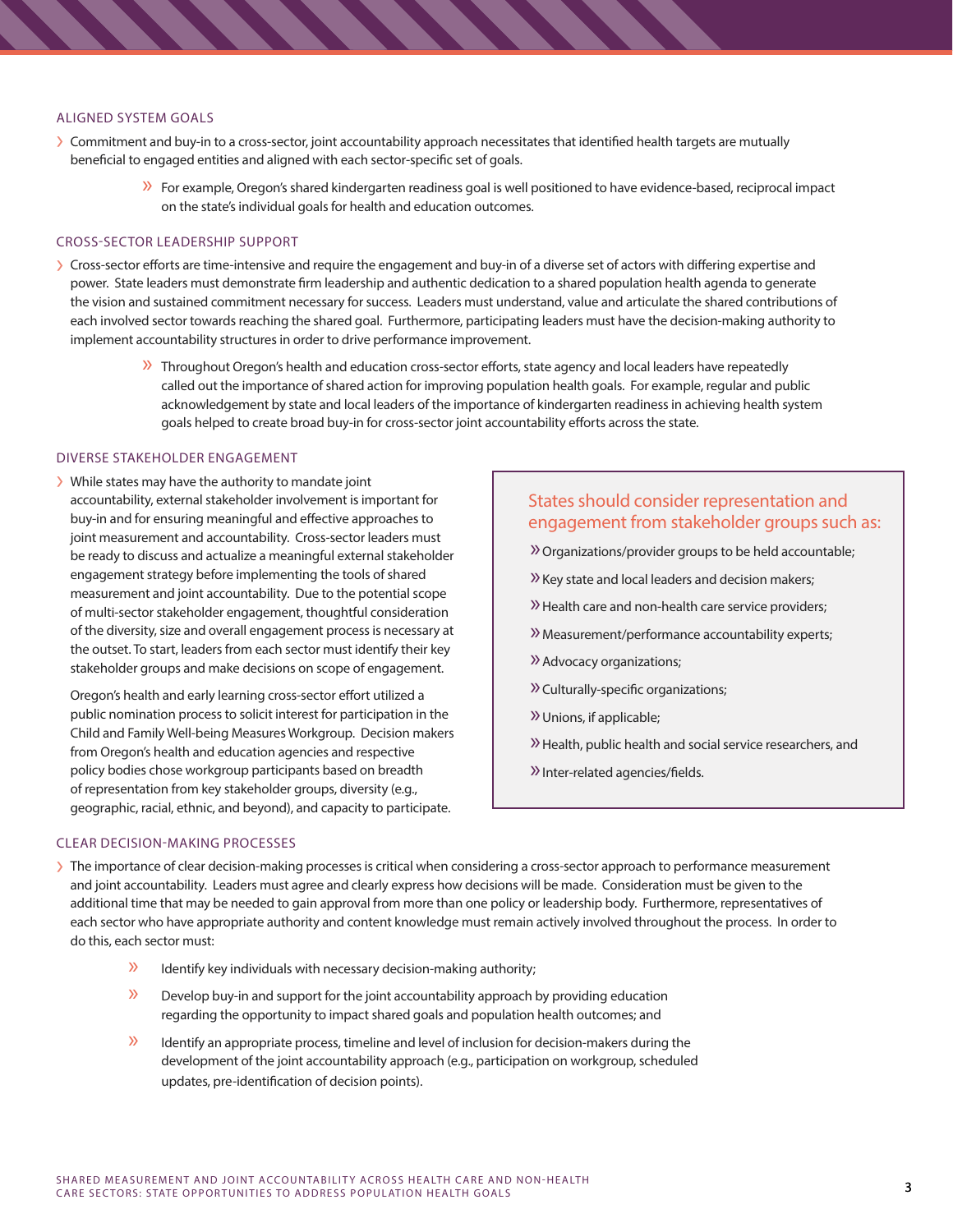# Identifying Population Health Goals for Shared Measurement and Joint Accountability

Before employing the tools of shared measurement and joint accountability, participants must identify health improvement targets that are amenable to actions across the multiple involved sectors and for which adequate evidence exists.

### Evidence Basis and Realm of Influence

To successfully drive improvements in population health through shared measurement and joint accountability, identified targets must reflect each sector's individual realm of influence. Effective interventions - which can be employed by each sector independently or through an integrated approach - must be established. For example, evidence-based approaches to improve early childhood development have been established for multiple sectors, including Reach out and Read™® (primary care), Nurse Family Partnership® (public health) and high quality child care<sup>10</sup> (early learning and education). Emerging and established evidence for effective, multi-sector interventions targeting housing security, food insecurity, and tobacco use lend these issues as additional targets for applying the tools of shared measurement and joint accountability. The following table outlines potential, collaborative efforts between health care and nonhealth care sectors amenable to shared measurement and joint accountability.

| Table 1: Potential Collaborative Efforts Amenable to Shared Measurement and Joint Accountability |                                                  |                                                                                                                                                                                  |                                                                                                   |                                                                                                                                                                                                                                           |                                                                                                                                                                                                                                         |                                                                                                                                                                                                            |  |
|--------------------------------------------------------------------------------------------------|--------------------------------------------------|----------------------------------------------------------------------------------------------------------------------------------------------------------------------------------|---------------------------------------------------------------------------------------------------|-------------------------------------------------------------------------------------------------------------------------------------------------------------------------------------------------------------------------------------------|-----------------------------------------------------------------------------------------------------------------------------------------------------------------------------------------------------------------------------------------|------------------------------------------------------------------------------------------------------------------------------------------------------------------------------------------------------------|--|
| <b>Cross-Sector</b><br><b>Effort</b>                                                             | Population<br><b>Health Goal</b>                 | <b>Potential Agencies Involved</b>                                                                                                                                               |                                                                                                   | <b>Example Interventions</b>                                                                                                                                                                                                              |                                                                                                                                                                                                                                         |                                                                                                                                                                                                            |  |
|                                                                                                  |                                                  | <b>Health Care</b>                                                                                                                                                               | Non-Health Care<br>Sector                                                                         | <b>Health Care</b>                                                                                                                                                                                                                        | <b>Non-Health Care Sector</b>                                                                                                                                                                                                           | Shared                                                                                                                                                                                                     |  |
| • Housing<br>and health<br>care                                                                  | $\bullet$ Reduce<br>chronic<br>homelessness      | Medicaid agency;<br>Medicaid health<br>plans                                                                                                                                     | State housing<br>agency; local<br>housing authorities                                             | Screen for homelessness:<br>targeted, intensive case<br>management (e.g., for<br>high utilizers); utilization<br>of community health<br>workers; improve care<br>for complex health<br>needs; link to housing<br>assistance <sup>11</sup> | Assessment; intensive<br>case management;<br>connect high risk<br>individuals with housing<br>navigators; support<br>coordinated entry<br>system; inform policy on<br>permanent, supportive<br>housing solutions                        | Develop coordinated<br>approach (assessment,<br>prioritization); share data;<br>apply trauma-informed<br>approach; improve hand-<br>offs between service<br>providers                                      |  |
| • Education<br>and health<br>care                                                                | • Increase<br>high school<br>graduation<br>rates | Medicaid agency;<br>state public<br>employee benefits<br>purchaser; Medicaid<br>health plans;<br>Qualified Health<br>Plans: commercial<br>plans; school-based<br>health programs | State education<br>agency; regional<br>education school<br>districts or local<br>school districts | Adolescent SBIRT <sup>12</sup> and<br>depression screening;<br>chronic absenteeism<br>identification <sup>13</sup> ; oral<br>health assessment;<br>coordination with<br>school-based health<br>clinics; institute One Key<br>Question®14  | Increase capacity<br>to identify high-risk<br>students; implement<br>or expand mentoring<br>programs, credit<br>recovery programs and/<br>or alternative education<br>options. <sup>15</sup>                                            | Identify opportunities<br>for data sharing, timely<br>intervention, and<br>improved coordination;<br>employ trauma-<br>informed care; create<br>joint plan to address<br>chronic absenteeism <sup>16</sup> |  |
| • Public<br>health and<br>health care                                                            | $\bullet$ Reduce<br>smoking<br>prevalence        | Medicaid agency;<br>state public<br>employee benefits<br>purchaser; Medicaid<br>health plans;<br><b>Oualified Health</b><br>Plans: commercial<br>plans                           | State public health<br>agency; local or<br>regional public<br>health agencies                     | Identification of<br>individuals who use<br>tobacco; link patients<br>to cessation support<br>services; expand<br>cessation benefits and<br>eliminate barriers; adopt<br>tobacco-free campus<br>policies <sup>17</sup>                    | Support or offer cessation<br>support services (e.g.,<br>quit line); support<br>policies that increase:<br>the price of tobacco,<br>number of tobacco-<br>free environments, or<br>protections from second-<br>hand smoke <sup>18</sup> | Create a cross-sector<br>advisory committee to<br>identify local or regional<br>opportunities to improve<br>tobacco cessation                                                                              |  |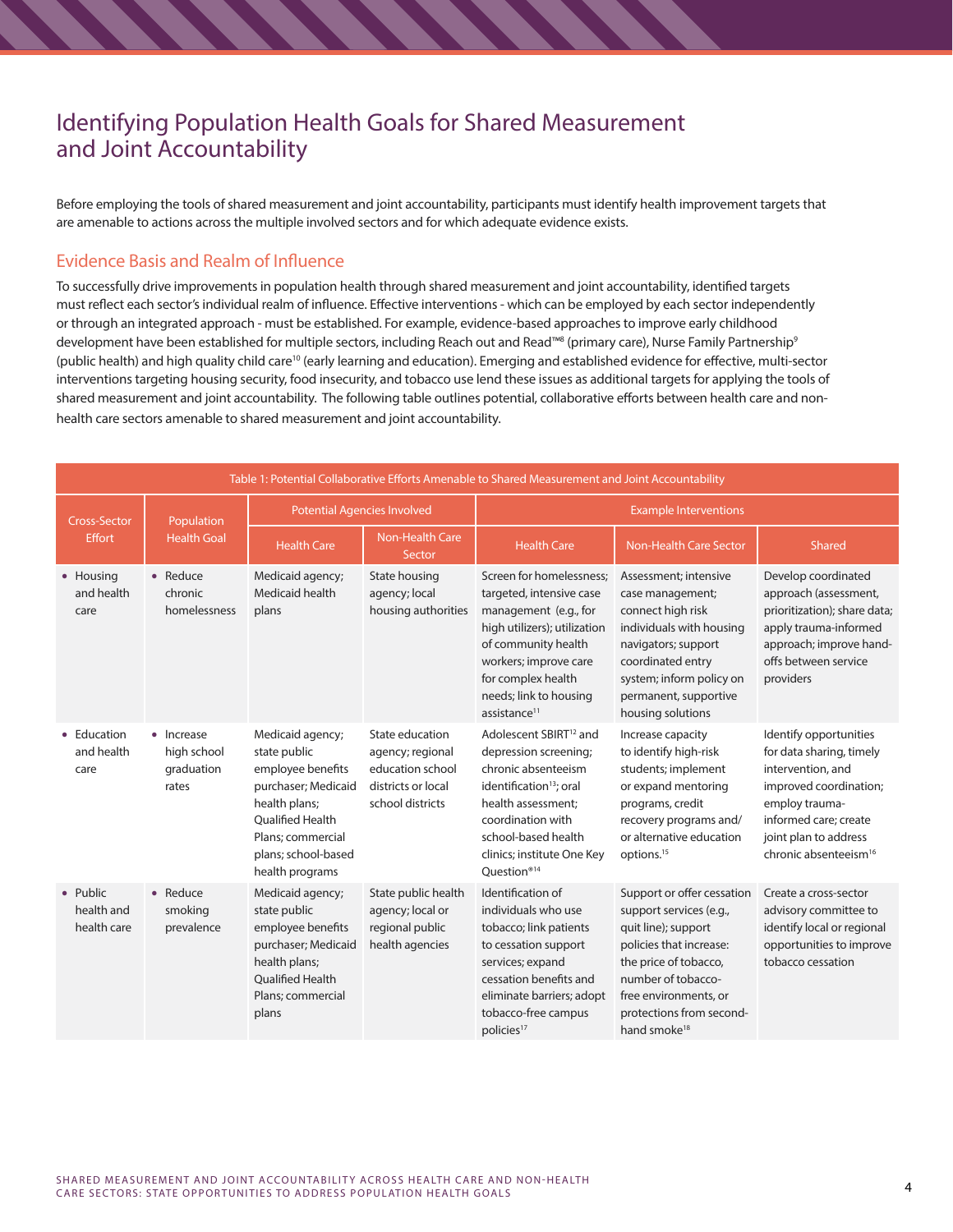# Design and Implementation of Joint Accountability

### Unique Factors for Shared Measurement

When considering the development of a shared measure set, states may wish to review a prior State Health and Value Strategies (SHVS) brief, [Considerations for State Development of Performance Measure Sets](http://www.rwjf.org/content/dam/farm/reports/issue_briefs/2014/rwjf415738)<sup>19</sup> as well as the Buying Value Measure Selection Toolkit<sup>20</sup> which was recently updated with support of SHVS and the Robert Wood Johnson Foundation.

During the development of a *shared measure set* for a cross-sector, joint accountability approach to drive improvements towards a common goal, state entities should consider the following seven questions:

## 1 | Whose performance will be measured?

It is critical to be clear on exactly whose performance is being targeted at the outset of any joint accountability approach. For example, performance can be held accountable at either the organizational level (e.g., accountable care organizations), or at the provider level, or both. When applying performance-based accountability to cross-sector work, it will be necessary to consider the opportunity for how these entities can work in collaboration to improve pre-determined shared goals. Clarity on whose performance will be measured is key for informing decisions related to stakeholder participation, data sources, unit(s) of measurement and beyond.

## 2 Who will participate in the shared measures selection process?

A combination of the necessary decision-making authority, topical and process expertise, and external stakeholders are needed to produce a set of shared measures that are effective and meaningful for joint accountability. Given the potentially large workgroup size when including such cross-sector representation, thoughtful consideration of structure and process is important. Utilization of subgroups, cross-sector staffing, and consultants should be considered to streamline and effectively implement the measurement selection process.

### <sup>3</sup> What are appropriate measures for inclusion in the measure set?

A set of selection criteria should be adopted to assist in determining appropriate measures for inclusion. Care should be taken to consider previously adopted measure selection criteria, when available, to improve alignment. Example criteria commonly adopted in a measure selection process include, but are not limited to: measures are valid and reliable; measures represent opportunity for performance improvement; a national body has endorsed the measures; measures have relevant benchmarks; and measures are focused on outcomes.

## 4 | What data sources will be used?

Preferred data sources and associated technical knowledge will inevitably differ across sectors and among measure selection participants. During the development of a shared measure set, care must be taken to familiarize workgroup members with each of the key data sources and to ensure adequate expertise and knowledge are present among participants or through consultation. Measure options may be constrained by the availability or timeliness of desired data sources. Attention must be given to variations between data sources (e.g., data collection methodology, frequency, population, size) and the associated implications for use with performance measurement. Data sources that allow for stratification by race, ethnicity, gender, language and/or geography should be prioritized to allow for the identification of sub-population disparities where feasible.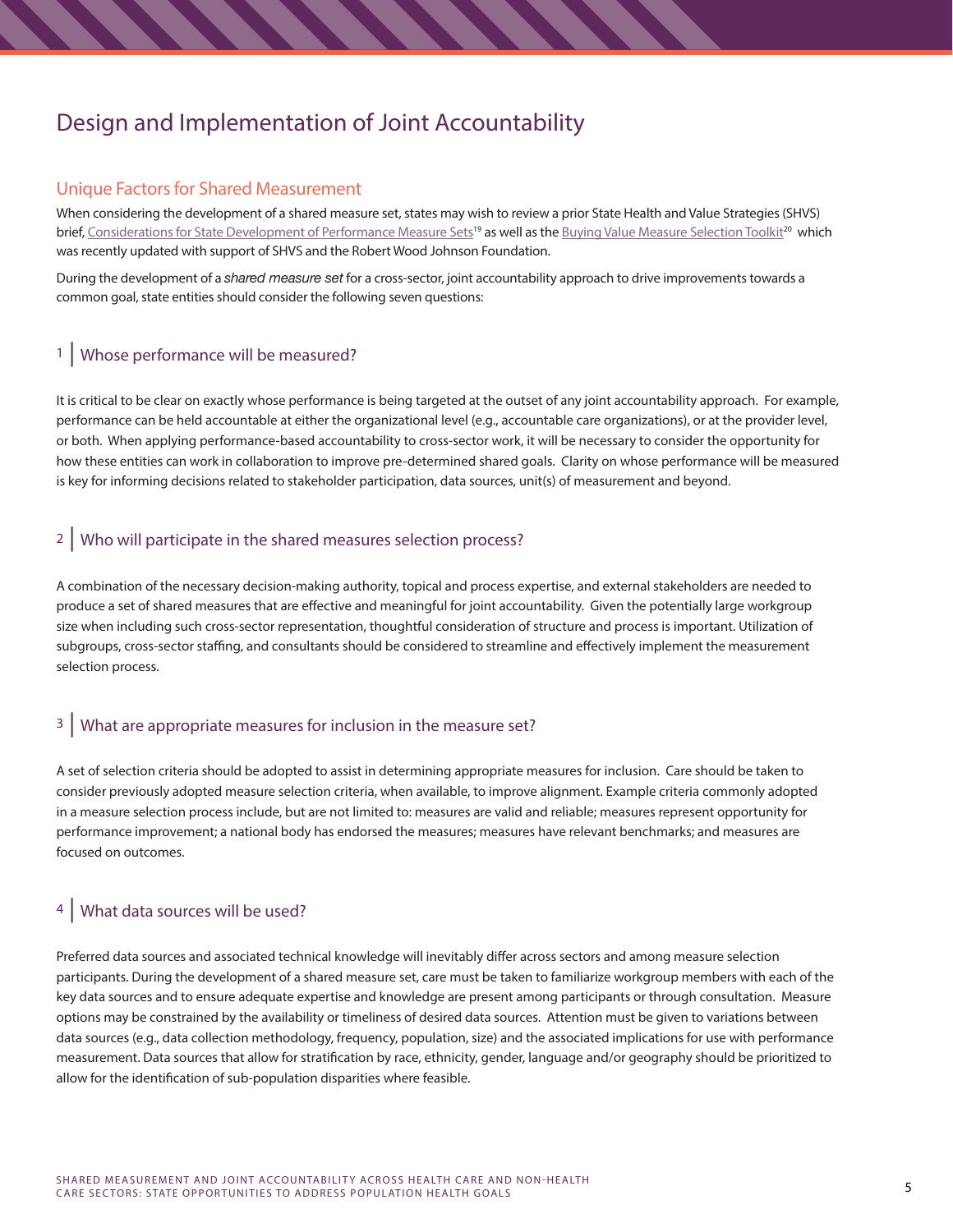## 5 | What is the appropriate unit of measurement?

For a shared measure set, unit of measurement choices may be complicated by variation in how delivery systems are organized (e.g., geographically and/or contractually). Potential trade-offs regarding unit of measurement decisions must be carefully considered, including the ability of measure(s) to reflect performance differences attributable to performance improvement, as well as ability to compare performance differences across a group, region or sector.

## 6 | What is the proper size of the shared measure set?

The potential for a particularly cumbersome data set resulting from a cross-sector process is high. Trade-offs between measure inclusivity (e.g., to meet the priorities of different stakeholders, to be representative of priority performance dimensions, etc.) and administrative or provider burden must be considered when determining measure set size. Alignment with existing, sector-specific measure sets helps streamline overall performance measurement for state agencies and providers. Balancing measures across preidentified domains simplifies measure vetting. Ultimately, measure gaps will likely exist, as not all priority target areas will have readily available, validated measures and/or data sources. Moreover, many measures supportive of population health have a long lag-time and may not be amenable to joint accountability. Participants will need to weigh the desire for developing new and innovative measures against the constraints of time, capacity and data availability.

## 7 | Who will be responsible for analysis and reporting?

Consider the following questions when reporting performance data in a multi-sector approach:

- » Does each state entity have adequate expertise, resources and capacity to share responsibility for data analysis and performance reporting? If not, how will the work be divided and supported?
- » How will the frequency and timing of reporting be determined and aligned?
- $\mathcal{V}$  Is there sensitivity related to reporting any of the chosen performance measures (e.g., timing, media attention, particular policy priority)? If so, how will the sensitivities be addressed?

### Joint Accountability Considerations

Joint accountability can take various forms and will be influenced by each sector's experience with implementing performance-based accountability. While the use of performance measurement tied to financial incentives (including shared risk) is quickly becoming normative in the health care sector, such applications are less common in social services and education.

Beyond varying experience, additional factors can create challenges to buy-in for a joint accountability approach. Individuals and organizations dislike being held accountable for something for which they feel a lack of control. A state must commit resources towards facilitating collaboration amongst cross-sector entities for which joint accountability is being extended in order to develop trust, working relationships, and a means to collaboratively succeed in a joint accountability effort.

Furthermore, state leaders must decide whether performance-based accountability will be applied consistently within each sector, or whether application will differ according to the environment. If implementation varies, leaders will have to consider potential impacts on effectiveness in driving performance improvement as well as basic perceptions of fairness.<sup>21</sup> Finally, attention must be given to likely cross-sector differences in budgeting, financing and flexibility pertaining to incentive distribution. The following is a brief description of commonly used performance-based accountability tools and unique considerations for a *joint accountability* approach:

#### PUBLIC REPORTING

› Cross-sector leadership may employ public reporting on performance measures as a tool for driving performance improvement. This tool can stimulate competition in performance among contracted providers within and across sectors, provide information for consumer-driven decision-making, and inform decisions by policy makers.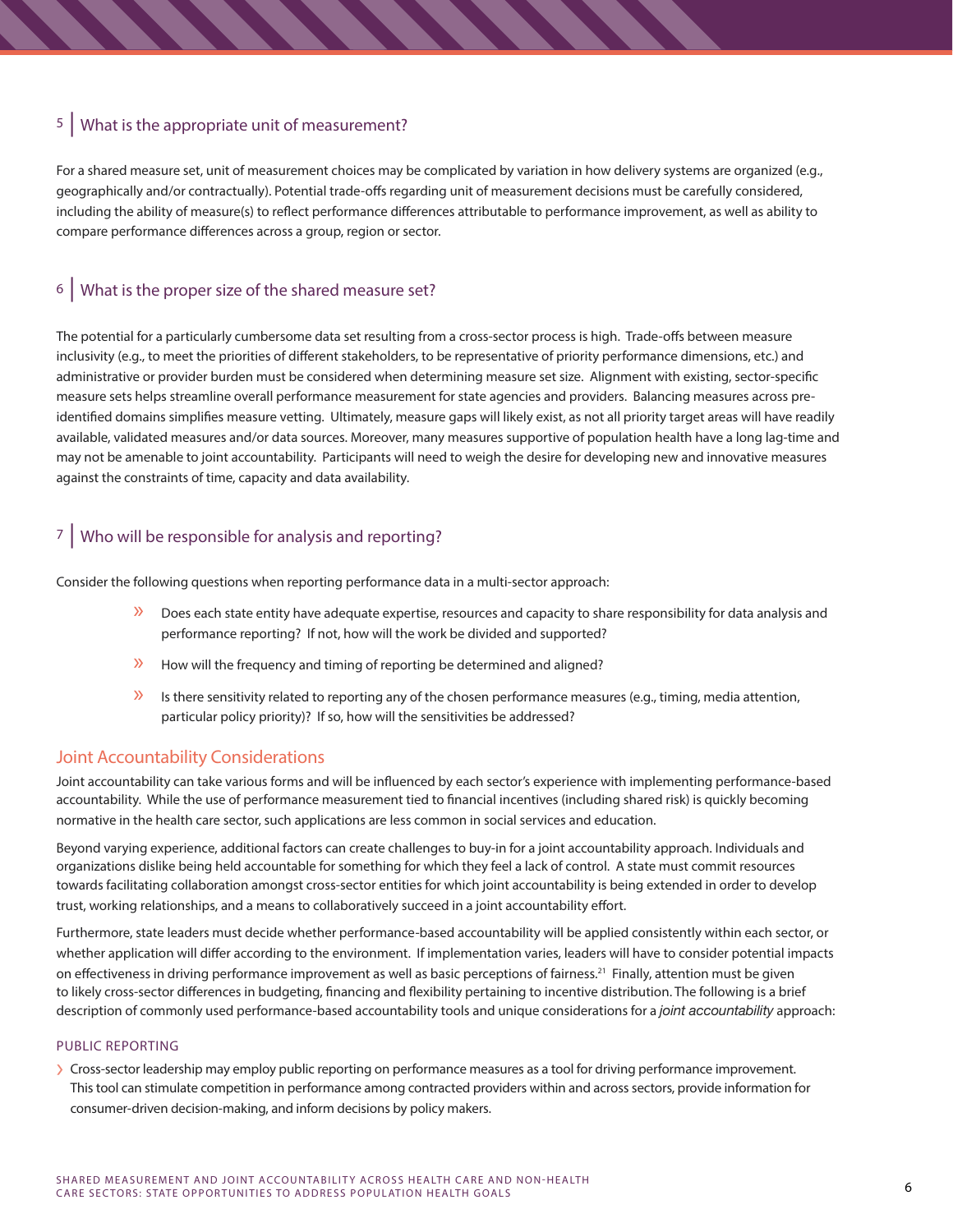» In Oregon, transparency regarding health system quality was identified as an important aspect of health care delivery system reform during formative community input sessions. Oregon's health system quality measurement design includes [public reporting of Coordinated Care Organizations' performance](http://www.oregon.gov/oha/Metrics/Pages/HST-Reports.aspx) against a set of state, quality metrics on a regular interval, including side-by-side comparisons across all 16 CCOs.

#### CONTRACTUAL TERMS

› State purchasers of health and non-health services can incorporate aligned or similar expectations for performance improvement into contracts with applicable entities. Performance against these measures can be used for contract negotiation, renewal decisions, and beyond, including financial incentives and penalties.

#### FINANCIAL INCENTIVES

› The power of economic incentives to facilitate change is well known, and state purchasers of health and non-health services can structure financial incentives in various ways. *Pay for performance* is a well-positioned model for incentivizing performance improvement in a joint accountability effort. In this approach, providers receive a bonus or "incentive" payment for performance that meets a defined target for one or more performance measures. Other models that can be adapted from use in the health care system include cross-sector *bundled payments* for health improvement activities and *shared savings* or other risk-sharing models.<sup>22</sup> For more information on considerations related to financial incentives, see the Appendix for financing questions in the Joint Accountability Toolkit.

Regardless of the chosen joint accountability approach and level of alignment, state leaders across sectors must ensure close coordination and frequent reassessment to evaluate impact and unintended consequences of the selected accountability approach or approaches. Ongoing attention to resources, capacity, communication and flexibility across engaged state entities and contractors is critical for success.

# Conclusion

With recognition that medical services contribute a small fraction to population health outcomes - and the imperative to reduce our nation's unparalleled health care expenditures and improve health status - states need newer, better methodologies for targeting the foundations of health.

The health sector is well positioned to expand its leadership in performance-based accountability and states can thoughtfully deploy resources to drive cross-sector approaches for achieving population health goals. With clear evidence regarding the significant role of social determinants in driving health outcomes, states should expand performance measurement and accountability beyond factors controlled solely by the health care delivery system and connect with actions by non-health care sectors. Specifically, state health leaders should engage in opportunities to implement collaborative, joint accountability approaches with non-health care sectors that target meaningful, shared goals in education, housing, nutrition, and beyond.

Ultimately, state leaders must demonstrate strong political will to strategically step out of their respective silos and commit the necessary resources for cross-sector collaboration in order to collectively and positively impact population health status and health care expenditures to an extent not possible through isolated, medical-centric efforts alone.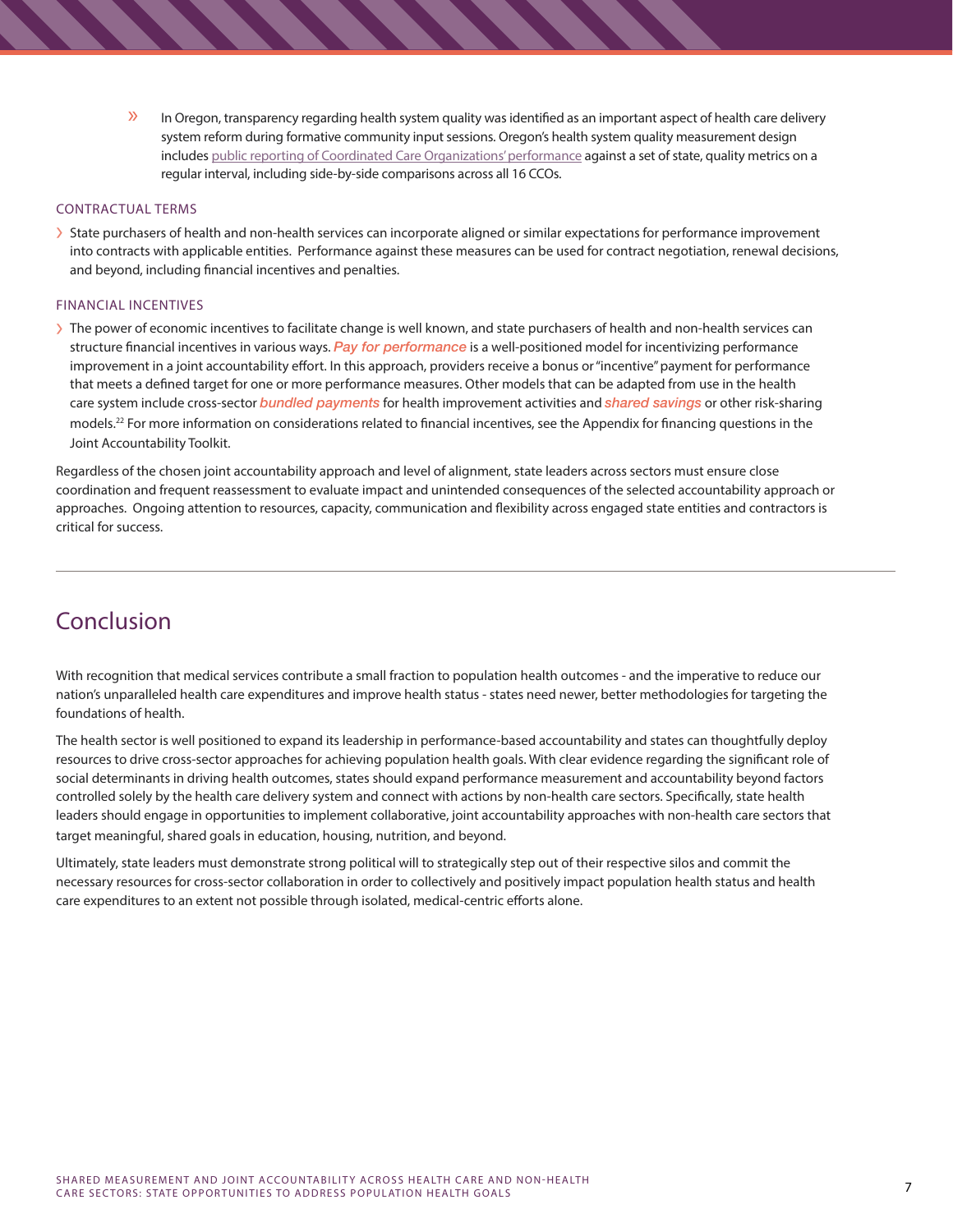# **Appendix 1:** Case Study

# Oregon's Health and Education Cross-Sector Collaboration

In the last five years, Oregon has undergone concurrent transformation of its health care and education systems spurred by a common history of escalating costs and inadequate outcomes. With executive and legislative support, plus federal approval of Oregon's Section 1115 Waiver Medicaid Demonstration, Oregon made significant reforms to its health care delivery system in 2012 guided by the Triple Aim<sup>23</sup> goals: better health, better care, and lower costs. An overlapping period of education reform has focused on improving Oregon's outcomes across the education spectrum from early learning to higher education.

Both transformation efforts have focused on extending flexibility and leadership to new, regional entities, while holding them accountable for expected outcomes. Within the health sector, 16 [Coordinated Care Organizations](http://www.oregon.gov/oha/OHPB/Pages/health-reform/certification/index.aspx) (CCOs) were established by 2013 to manage the care of Medicaid beneficiaries.24 CCO performance is measured against a set of quality metrics, and financial rewards are distributed for performance that meets specified targets. As part of education reform, 16 [Early Learning Hubs](https://oregonearlylearning.com/early-learning-hubs/) (Hubs) were established by 2015 and are responsible for coordinating regional early learning services for children and families. Hubs are contractually responsible for generating improvement against a set of early learning state metrics. At the outset, each sector adopted an overlapping measure for developmental screening of young children<sup>25</sup> as part of their performance measure set.

With growing recognition of the impacts of early experiences on long-term health and education outcomes at the time of Oregon's reform efforts, state leaders committed support for a cross-sector, collaborative effort focused on improving kindergarten readiness. In 2012, a [Joint Committee](http://www.oregon.gov/oha/Pages/elc-ohpb.aspx) was formed including members from each of the Governor-appointed policy bodies overseeing the health and education sectors. This Joint Committee has recognized the importance of aligning measurement and accountability approaches for emerging CCOs and Hubs to drive performance improvement for actions that contribute to kindergarten readiness. In 2014, the Joint Committee convened the Child and Family Well-being Measures Workgroup to develop a shared measurement strategy that informs program planning, policy decisions, and allocations of resources.



### **Figure 1: Timeline of health and education reform in Oregon**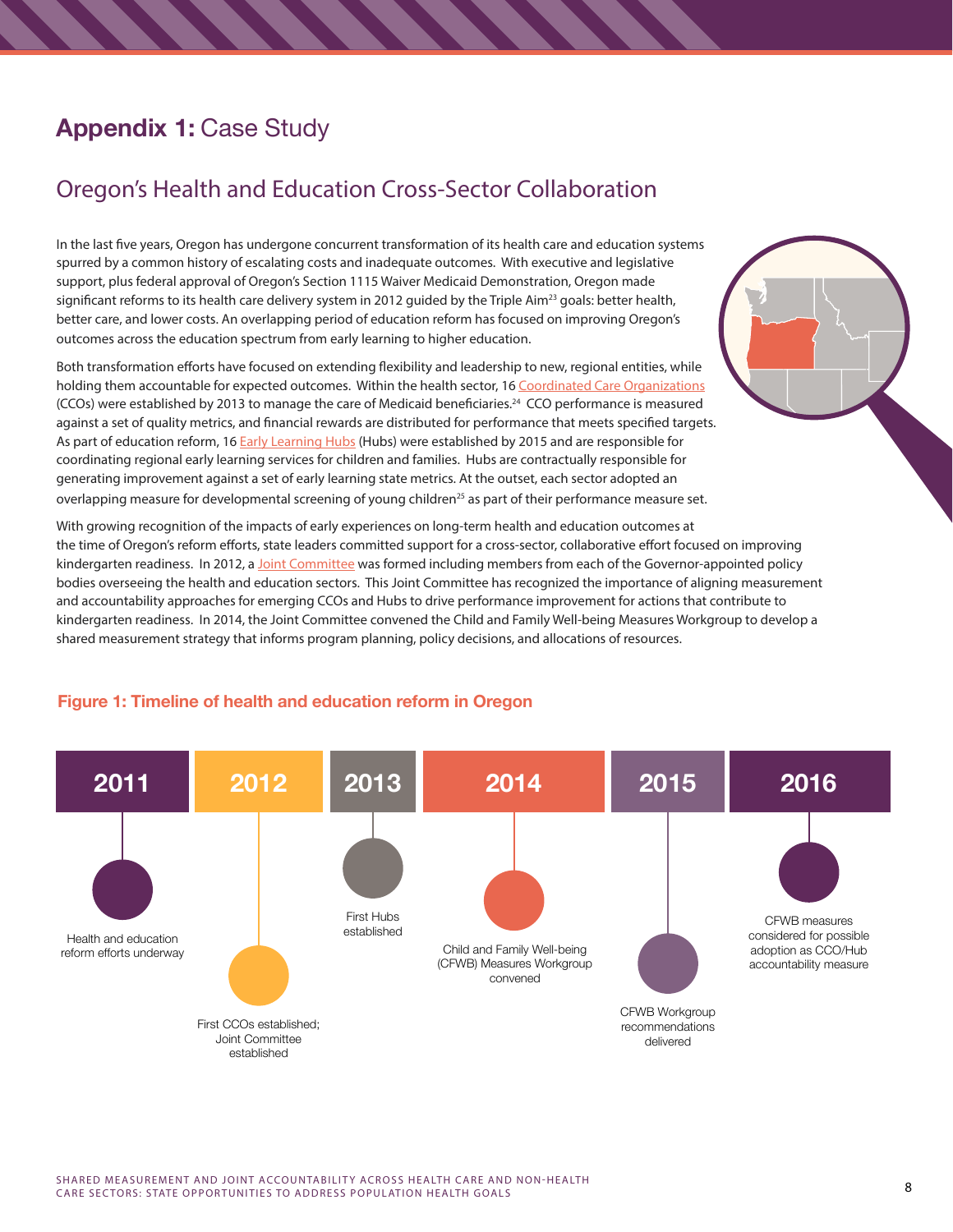# Child and Family Well-being Measures Workgroup

The [Child and Family Well-being Measures \(CFWB\) Workgroup](http://www.oregon.gov/oha/analytics/Pages/Child-Family-Well-Being-Measures.aspx)<sup>26</sup> - chosen through a joint application and nomination process - included diverse, cross-sector representation with expertise in health care, early learning, education, human services, public health and analytics. Staff who had strong experience in Oregon's cross-sector coordination efforts and performance measurement supported the workgroup. In addition, Michael Bailit and Michael Joseph of Bailit Health Purchasing, LLC, provided critical consultative support and expertise on measure set development throughout the process. Finally, well-respected community leaders within the health and early learning systems were selected to co-chair the workgroup. The CFWB Workgroup met monthly from September 2014 through September 2015.

### Setting the Foundation

Initial meetings of the CFWB workgroup focused on clarifying purpose and establishing an understanding of the workgroup's charge. The workgroup agreed on a definition of child and family well-being, adopted measure selection criteria, and isolated a set of six domains for child and family well-being to help organize their work. During these first meetings, workgroup members expanded their understanding of the shared and contrasting priorities, values and delivery system organization across each sector.

### Developing a Shared Measurement Set

Workgroup participants researched, identified and compiled potential measures of child and family well-being into a measure repository. Accountability measures already existing in state health and early learning measure sets were included to promote alignment. Workgroup members reviewed candidate measures individually to determine appropriate fit for the measure set. State staff and consultants subsequently applied measure selection criteria to determine how well candidate measures aligned. When finalizing the measure set, workgroup members took into consideration potential unit(s) of measurement, performance time period, data availability and national benchmarks for each measure.

### Final Product

The CFWB workgroup identified a total of 67 prioritized measures arranged into a readily accessible <u>[Measure Library](http://www.oregon.gov/oha/Documents/Child-Family%20Well-Being%20Measures.pdf).</u>27 This library was further organized into distinct measure sets, including a *Monitoring Measure Set* of 51 measures positioned to assess and track factors that indicate or contribute to child and family well-being. In addition, three separate accountability measure sets were created to assess the performance of specific entities and hold them accountable for progress in various areas of child and family well-being. The *CCO Accountability Measure Set* includes 14 measures, the *Hub Accountability Measure Set* includes 12 measures, and the *Joint (CCO/Hub) Accountability Measure Set* includes seven measures. The majority of workgroup members articulated their belief that adoption of the joint accountability measures is the best opportunity for improving kindergarten readiness through collective action across health care and education sectors.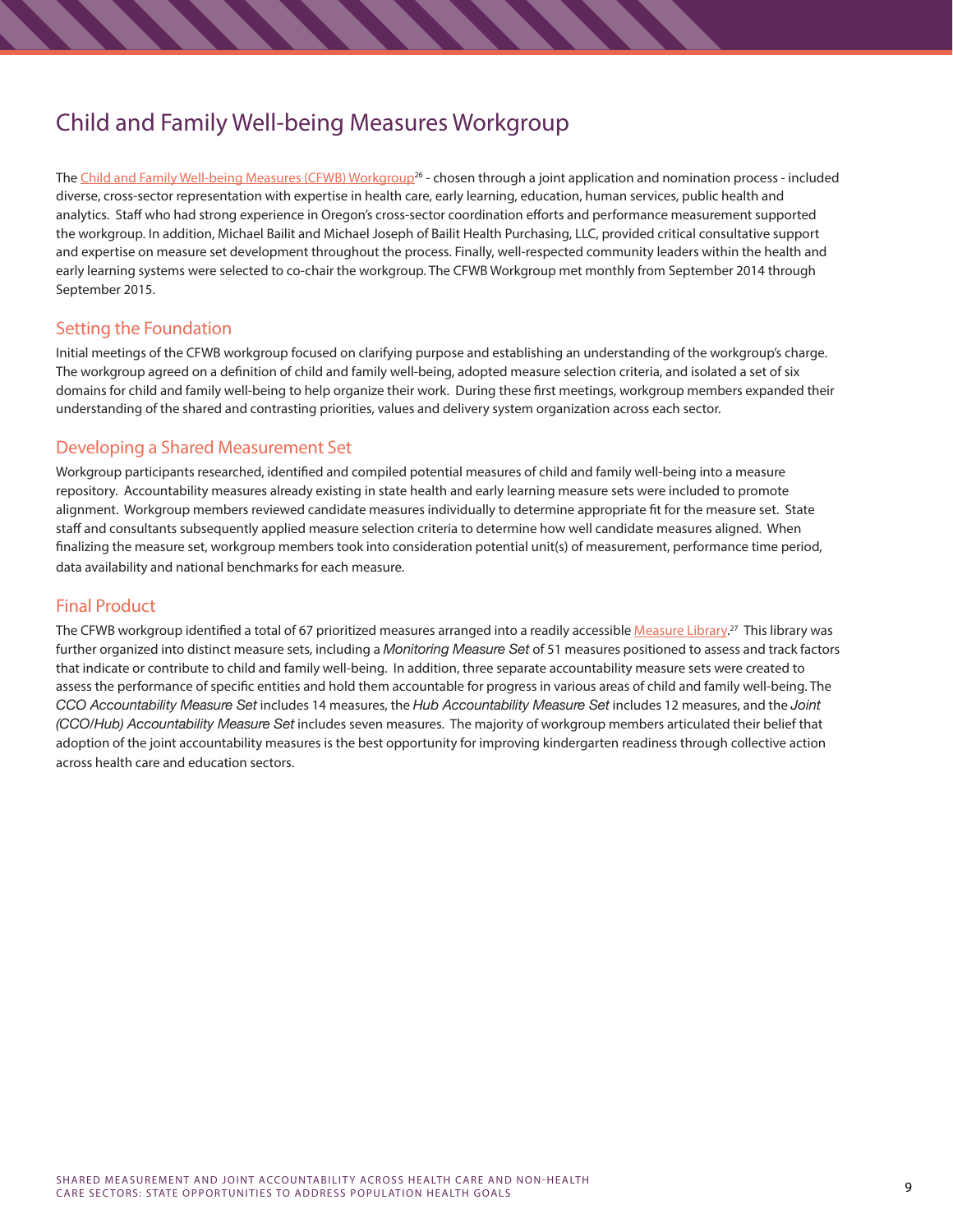#### Figure 2: Organization of the CFWB Measure Library



#### Table 2: Recommended Joint CCO and Early Learning Hub Accountability Measures

- **1.** Oregon Kindergarten Assessment: average score by domain
- **2.** Kindergarten attendance rate
- **3.** Rate of follow-up to Early Intervention after referral
- **4.** Percentage of children less than 4 years of age on Medicaid who received preventive dental services from a dental provider in the year
- **5.** Percentage of children ages 3 to 6 who had one or more well-child visits with a primary care provider (PCP) during the year
- **6.** Percentage of children who received developmental screening by 36 months
- **7.** Among children and youth with special health care needs (CYSHCN) who needed specialized services, the percentage who received all needed care

# Lessons Learned: Oregon's Joint Accountability Pursuit

Oregon's CFWB workgroup experience confirmed that cross-sector measure set development is complex and time-consuming, but yields an important opportunity for impact. Rectifying differences in language, technical expertise, and delivery system nuances were easily managed. Most challenging to the CFWB work was the lack of available, valid measures for all of the prioritized targets within child and family well-being. The workgroup grappled with the desire to create innovative and transformative measures while noting the urgency of implementation and limited resources for new measure development.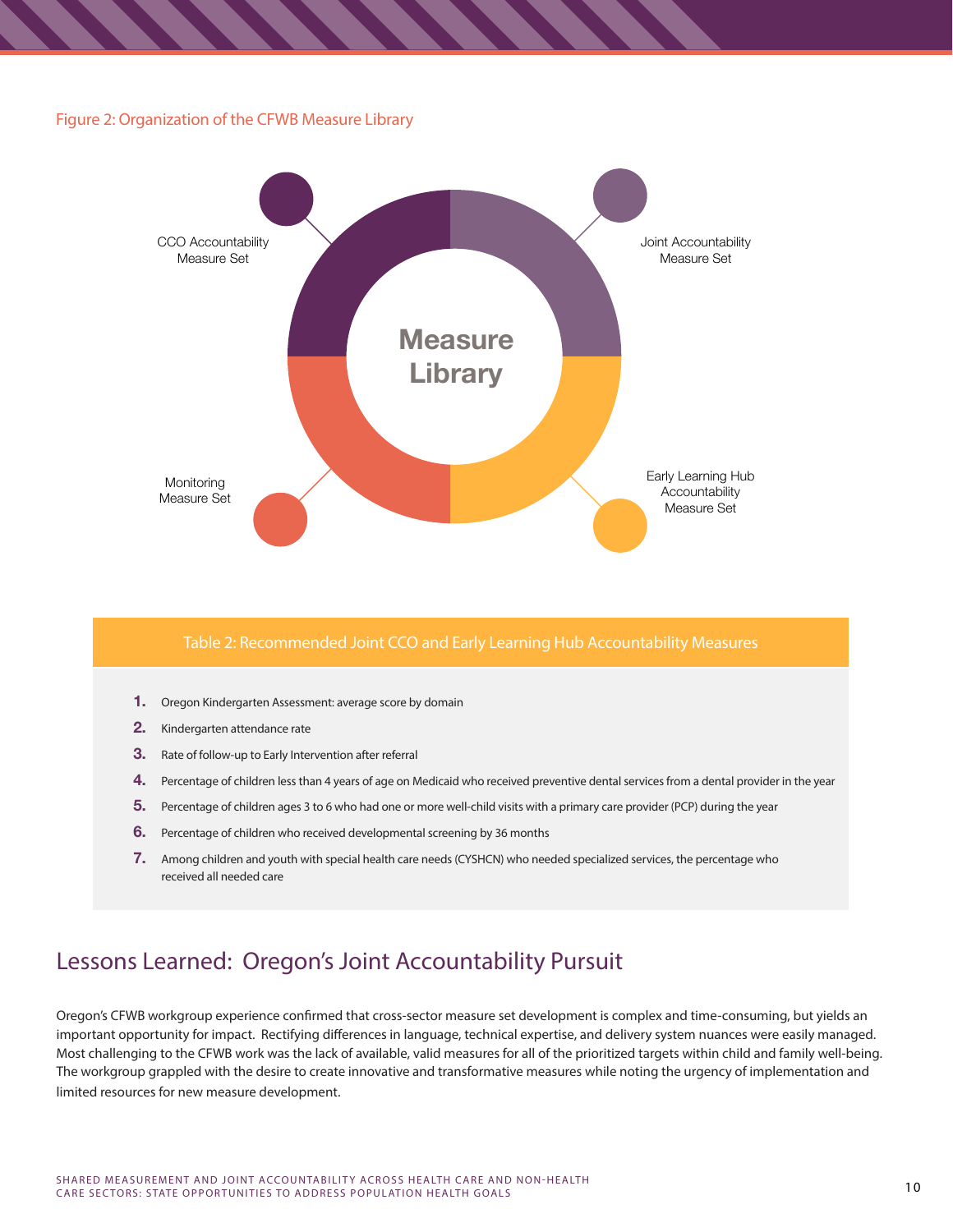State-level implementation of joint accountability for CFWB measures has been impacted by multiple factors, including but not limited to: changing leadership, urgency of new priorities, agency work capacity, and limited infrastructure for sustaining cross-sector collaboration. Additional implementation challenges related to joint accountability have resulted from differing organizational structures and resources across Hubs and CCOs, as well as differing capabilities related to data collection and data sharing. While the Joint Committee ultimately endorsed the CFWB workgroup recommendations, the intended application of the shared measures through joint accountability has not yet been fully realized.

Despite these challenges, the CFWB measures library continues to provide an active resource for state and local decision-making regarding child and family well-being measurement. Furthermore, workgroup members - and watchful stakeholders - have remained committed to the importance of addressing kindergarten readiness through coordinated efforts. Momentum gained by these activities continues to echo throughout state and local level activities, and consideration of the CFWB joint accountability measures by the Metrics and Scoring Committee and the 2017 Health Plan Quality Metrics Committee<sup>28</sup> is expected.

The achievement of joint accountability to drive cross-sector performance towards a common goal is hard and slow going, but the opportunity for significant pay-off is great. Start with efforts to jointly measure results, supported by cross-sector dialogue to reach a common understanding of definitions, terms and priority targets. Ultimately, this type of collaborative process will pave the way for meaningful execution of joint accountability that achieves population health outcomes not attainable through isolated performance measurement efforts alone.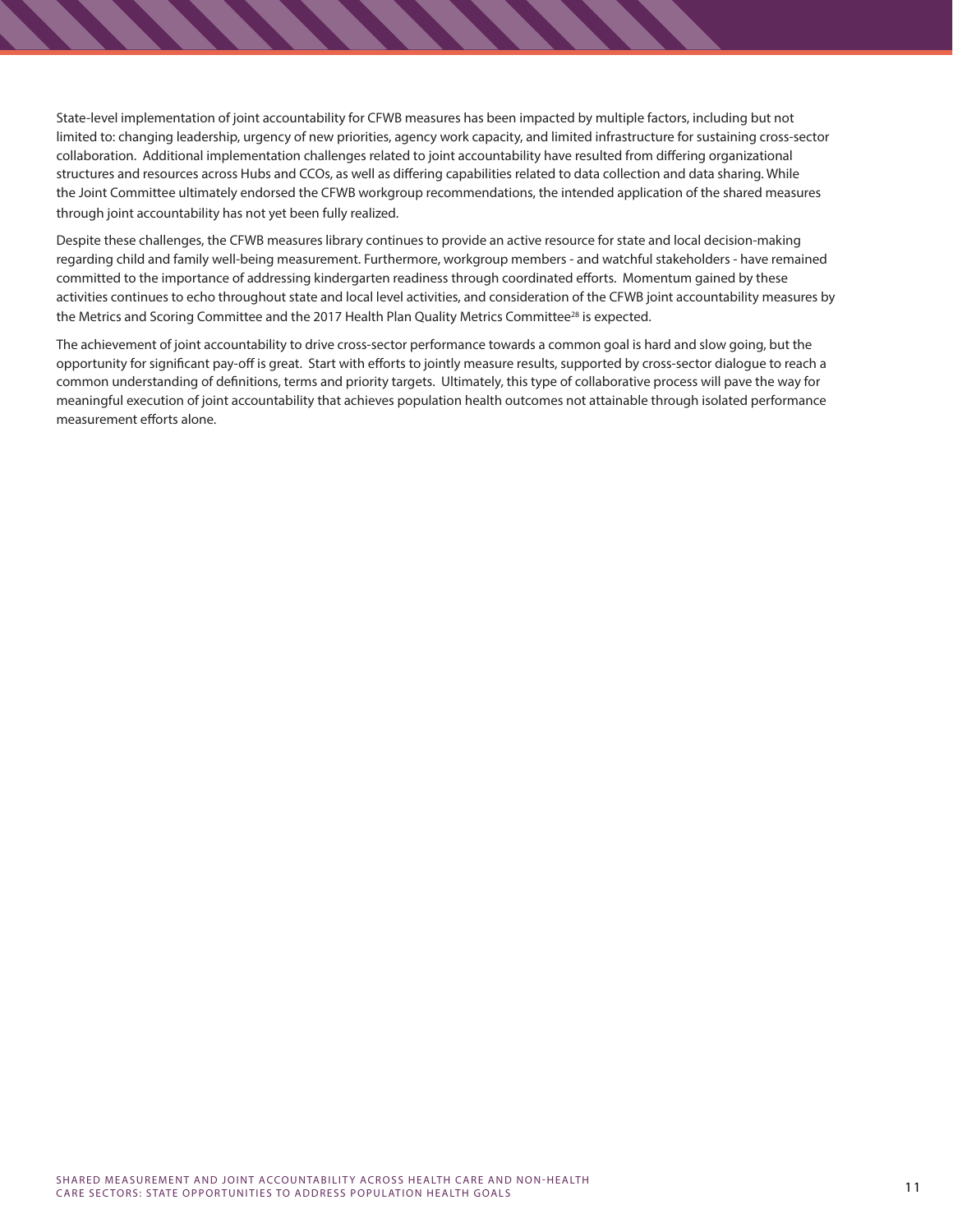# **Appendix 2:** Shared Measurement and Joint Accountability Toolkit

# How to Use this Toolkit

*This document - including key questions and customizable templates - is provided as a guide to help states 1) assess readiness and 2) develop a shared measurement and joint accountability approach across health care and non-health care sectors. Health agency leaders and their partner agencies will need to answer these questions through a collaborative process in order to identify opportunities for realizing shared goals.*

# SECTION 1 | Assessing readiness for joint accountability

### Landscape

WHICH SECTORS ARE BEST POSITIONED TO ENGAGE IN A CROSS-SECTOR, JOINT ACCOUNTABILITY APPROACH IN ORDER TO IMPROVE POPULATION HEALTH OUTCOMES?

- **IS** Is there a clear and shared understanding of how each sector contributes to an identified, shared goal?<br>**IS** Do each sector's overall goals align in such a way that ioint accountability tools can produce mutually k
- $\Box$  Do each sector's overall goals align in such a way that joint accountability tools can produce mutually beneficial results?<br> $\Box$  Do the leaders and decision-makers within each sector demonstrate understanding and sup
- › Do the leaders and decision-makers within each sector demonstrate understanding and support for a joint accountability agenda?

### Planning

HAVE KEY DECISION-MAKERS AND STAKEHOLDERS BEEN APPROPRIATELY ENGAGED DURING THE DEVELOPMENT OF THE JOINT ACCOUNTABILITY APPROACH?

- $\Box$  Have the key stakeholders across each sector been identified and engaged for soliciting input and buy-in for a joint accountability approach?
- □ Has agreement been reached regarding how decisions will be made? Has the decision-making process been clearly articulated?<br>□ Is there a plan for how decision makers will remain involved in developing the ioint accounta
- Is there a plan for how decision makers will remain involved in developing the joint accountability approach?

This table can help to identify potential stakeholders to engage when planning a joint accountability approach.

| <b>Example Stakeholder Groups</b>                     | <b>Health Care Sector</b> | <b>Non-Health Care Sector</b> |
|-------------------------------------------------------|---------------------------|-------------------------------|
| Organizations/providers groups to be held accountable |                           |                               |
| Key state and local leaders and decision makers       |                           |                               |
| <b>Service providers</b>                              |                           |                               |
| Measurement and performance accountability experts    |                           |                               |
| <b>Advocacy organizations</b>                         |                           |                               |
| <b>Culturally-specific organizations</b>              |                           |                               |
| Unions (if applicable)                                |                           |                               |
| Health, public health and social service researchers  |                           |                               |
| Inter-related agencies and fields                     |                           |                               |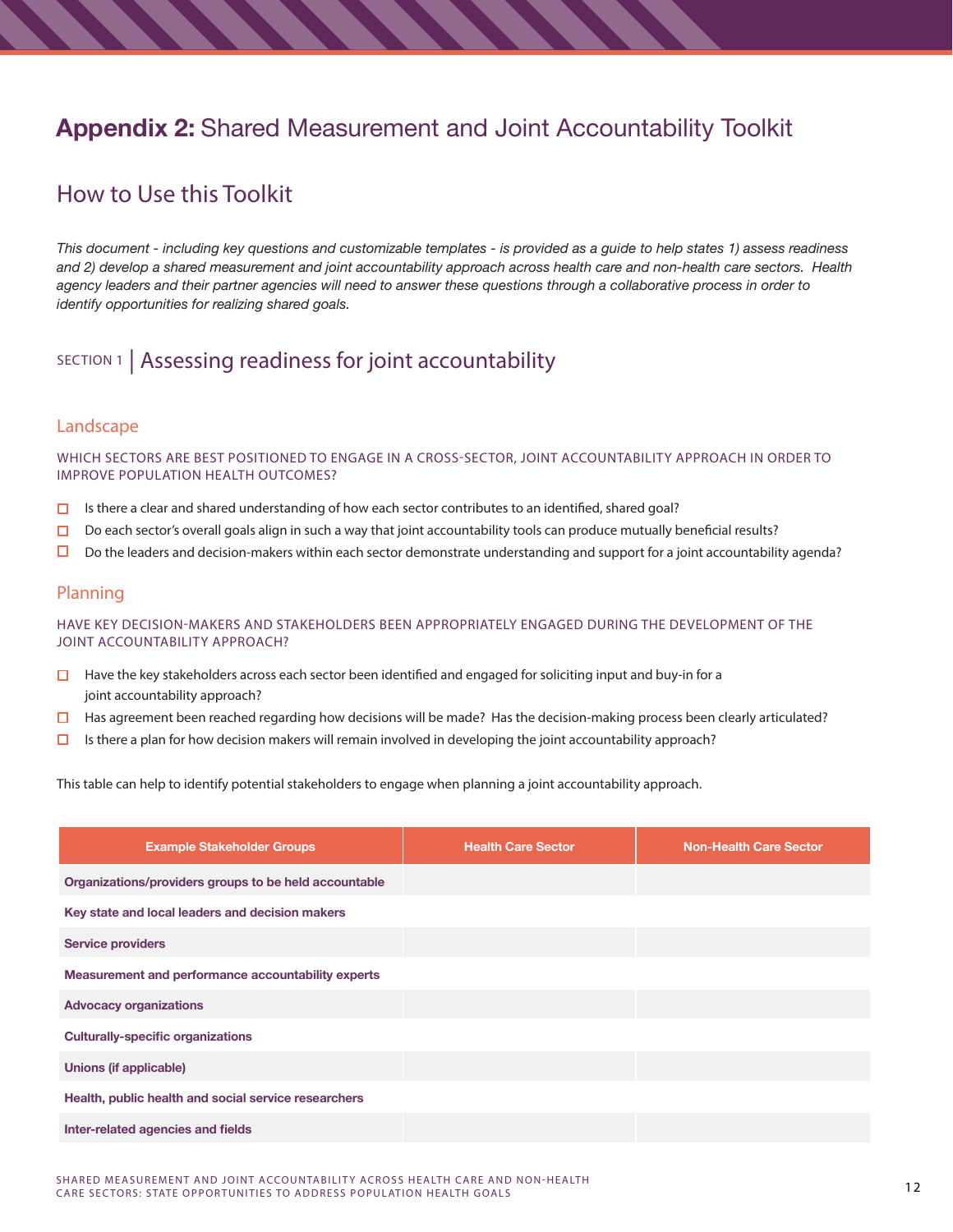## Goal-Setting

#### CAN APPROPRIATE, CROSS-SECTOR IMPROVEMENT TARGETS FOR POPULATION HEALTH BE IDENTIFIED?

- $\Box$  Do the identified improvement targets reflect each sector's individual realm of influence?<br> $\Box$  Do evidence-based interventions (e.g., sector-specific or cross-sector) exist that can be ad
- Do evidence-based interventions (e.g., sector-specific or cross-sector) exist that can be adopted or improved upon for addressing the identified improvement targets?

This table can help organize potential cross-sector targets for a joint accountability approach.

| <b>Sectors</b>                            | <b>Aligned Goals</b> | <b>Leadership Support</b><br>(e.g., strong, weak, etc.) | <b>Key Stakeholders</b><br>(e.g., identification and<br>buy-in) | <b>Shared Population</b><br><b>Health Targets</b> | <b>Realm of Influence</b><br>(e.g., strong, weak, etc.) |
|-------------------------------------------|----------------------|---------------------------------------------------------|-----------------------------------------------------------------|---------------------------------------------------|---------------------------------------------------------|
| <b>Health Care</b>                        |                      |                                                         |                                                                 |                                                   |                                                         |
| <b>Non-Health Care</b><br>(e.g., housing) |                      |                                                         |                                                                 |                                                   |                                                         |

## SECTION 2 | Developing a shared measure set.

### Big Picture

- $\Box$  Whose performance will be measured?<br> $\Box$  Who will participate in the shared measured?
- □ Who will participate in the shared measures selection process (e.g., staff, stakeholders, experts, decision makers)?<br>□ How will the group be organized (e.g., chairpersons, subgroups)?
- How will the group be organized (e.g., chairpersons, subgroups)?
- $\Box$  What measure selection criteria will be used? How will decisions be made?<br> $\Box$  What data sources will be used?
- $\Box$  What data sources will be used?<br> $\Box$  What is the appropriate unit of r
- $\square$  What is the appropriate unit of measurement?<br> $\square$  What is the proper size of the shared measure
- $\Box$  What is the proper size of the shared measure set?<br> $\Box$  How often will measurement occur?
- $\Box$  How often will measurement occur?<br> $\Box$  Who will be responsible for analysis
- Who will be responsible for analysis and reporting?

### Organizing The Work

This table can be used for organizing potential measures and documenting appropriateness for joint accountability.

| <b>Measure</b> | <b>Data Source</b> | <b>Frequency of</b> |                |              | <b>Benchmark</b><br><b>Health Care</b><br><b>Sector</b> | <b>Appropriate Level of Accountability</b> |              |  |
|----------------|--------------------|---------------------|----------------|--------------|---------------------------------------------------------|--------------------------------------------|--------------|--|
|                |                    | <b>Measurement</b>  | <b>Used By</b> | Data Steward |                                                         | Non-Health<br><b>Care Sector</b>           | <b>Joint</b> |  |
|                |                    |                     |                |              |                                                         |                                            |              |  |
|                |                    |                     |                |              |                                                         |                                            |              |  |
|                |                    |                     |                |              |                                                         |                                            |              |  |

For more information regarding the development of a shared measure set, states should review the prior State Health and Value Strategies brief, [Considerations for State Development of Performance Measure Sets](http://www.rwjf.org/content/dam/farm/reports/issue_briefs/2014/rwjf415738).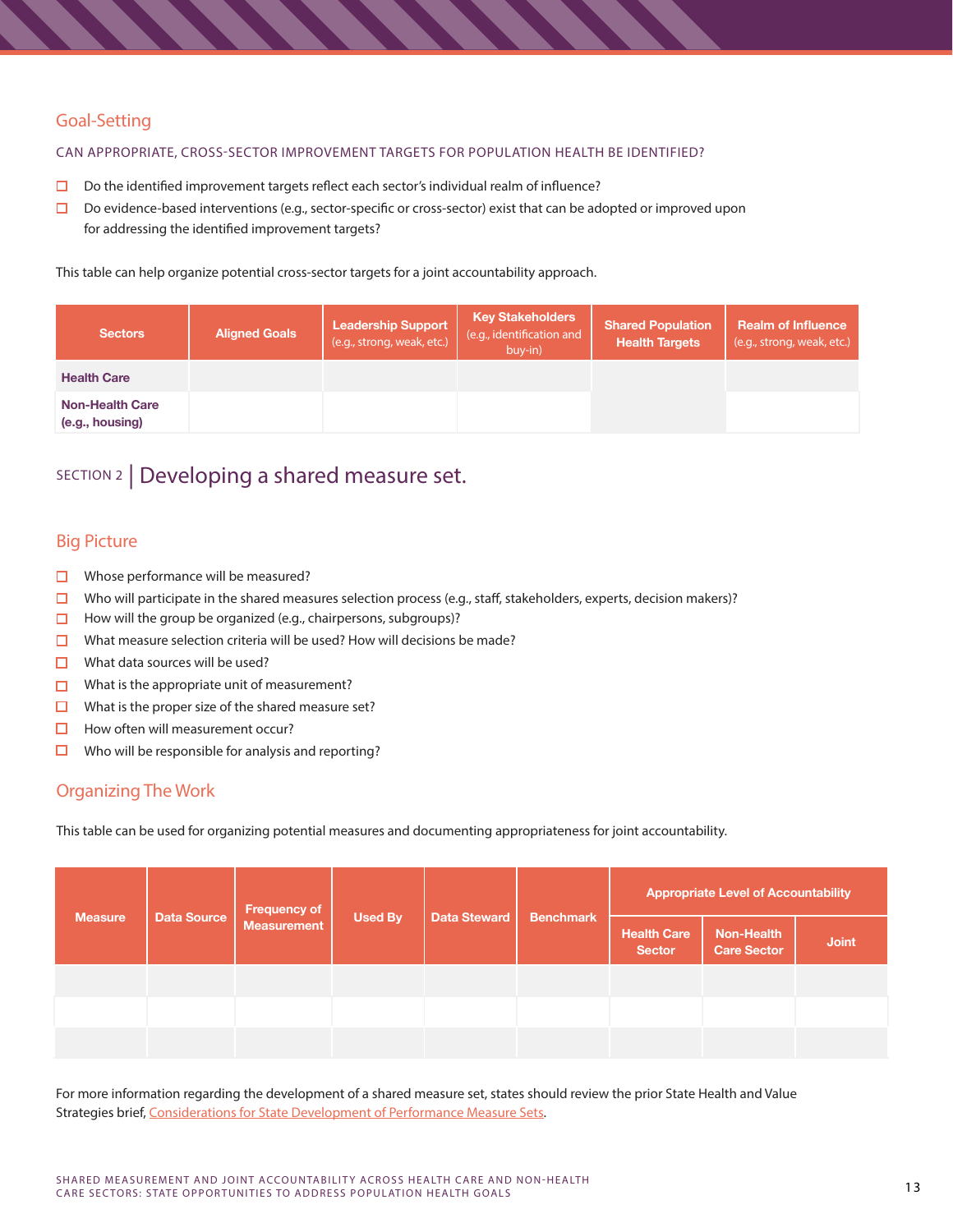# SECTION 3 | Defining the joint accountability approach.

| <b>Sector</b>          | <b>Accountable Entity (e.g.,</b><br>public agency, MCO,<br>provider, etc.) | <b>Accountability</b><br>Levers (e.g., reporting,<br>contracting, financial<br>incentives) | <b>Expected Effect on</b><br><b>Target Behavior</b> | <b>Areas of Alignment</b> |
|------------------------|----------------------------------------------------------------------------|--------------------------------------------------------------------------------------------|-----------------------------------------------------|---------------------------|
|                        | 1.                                                                         | Α.                                                                                         | a.                                                  |                           |
| <b>Health Care</b>     | 2.                                                                         | <b>B.</b>                                                                                  | b.                                                  |                           |
|                        | 3.                                                                         | C.                                                                                         | C.                                                  |                           |
|                        | ι.                                                                         | А.                                                                                         | a.                                                  |                           |
| <b>Non-Health Care</b> | 2.                                                                         | В.                                                                                         | b.                                                  |                           |
|                        | 3.                                                                         |                                                                                            |                                                     |                           |

Use this table to consider existing and potential applications of joint accountability and determine best approach.

# SECTION 4 | Selecting a joint accountability strategy.

States can organize their chosen, joint accountability strategy to drive improvement in population health status using the following table.

### Cross-Sector Goal

|                        | <b>Accountability Lever Applied</b> | Financing*                              |                |                            |                |                |
|------------------------|-------------------------------------|-----------------------------------------|----------------|----------------------------|----------------|----------------|
| <b>Shared Measures</b> | <b>Health Care Sector</b>           | <b>Non-Health Care</b><br><b>Sector</b> | <b>Unified</b> | Sector-<br><b>Specific</b> | <b>Blended</b> | <b>Braided</b> |
| Performance measure 1: |                                     |                                         |                |                            |                |                |
| Performance measure 2: |                                     |                                         |                |                            |                |                |
| Performance measure 3: |                                     |                                         |                |                            |                |                |

*\*Blended financing*29 refers to the mixing of funds from different sources into one pool; costs do not have to be allocated and tracked by funding source. *Braided financing*30 refers to the use of multiple funding sources for payment; tracking and accountability must be maintained at the administrative level.

#### STATES CAN UTILIZE THE FOLLOWING QUESTIONS TO DEVELOP AN APPROACH TO FINANCING AND THE USE OF INCENTIVES:

- $\Box$  How will incentives be financed?<sup>31</sup> Will there be separate, sector-specific sources, unified financing (i.e. state general fund specifically allocated for cross-sector work), or pooled financing (e.g., blended or braided)?
- $\Box$  If federal funding mechanisms are incorporated, how will associated regulations impact the approach?
- $\Box$  How will incentives be structured (i.e. how will funds be allocated)? Will they be structured the same or differently across sectors?<br> $\Box$  If financial incentives are structured differently across sectors, how will t
- If financial incentives are structured differently across sectors, how will this effect relationships and the intended collective action towards population health goals?

The development of a sustainable infrastructure to support ongoing, cross-sector collaboration is critical. Following implementation of a joint accountability approach, cross-sector state leaders and staff must ensure close coordination and frequent reassessment to evaluate impact and unintended consequences. Attention must be given to resources, capacity, communication and flexibility to ensure meaningful and sustainable impact on identified population health goals.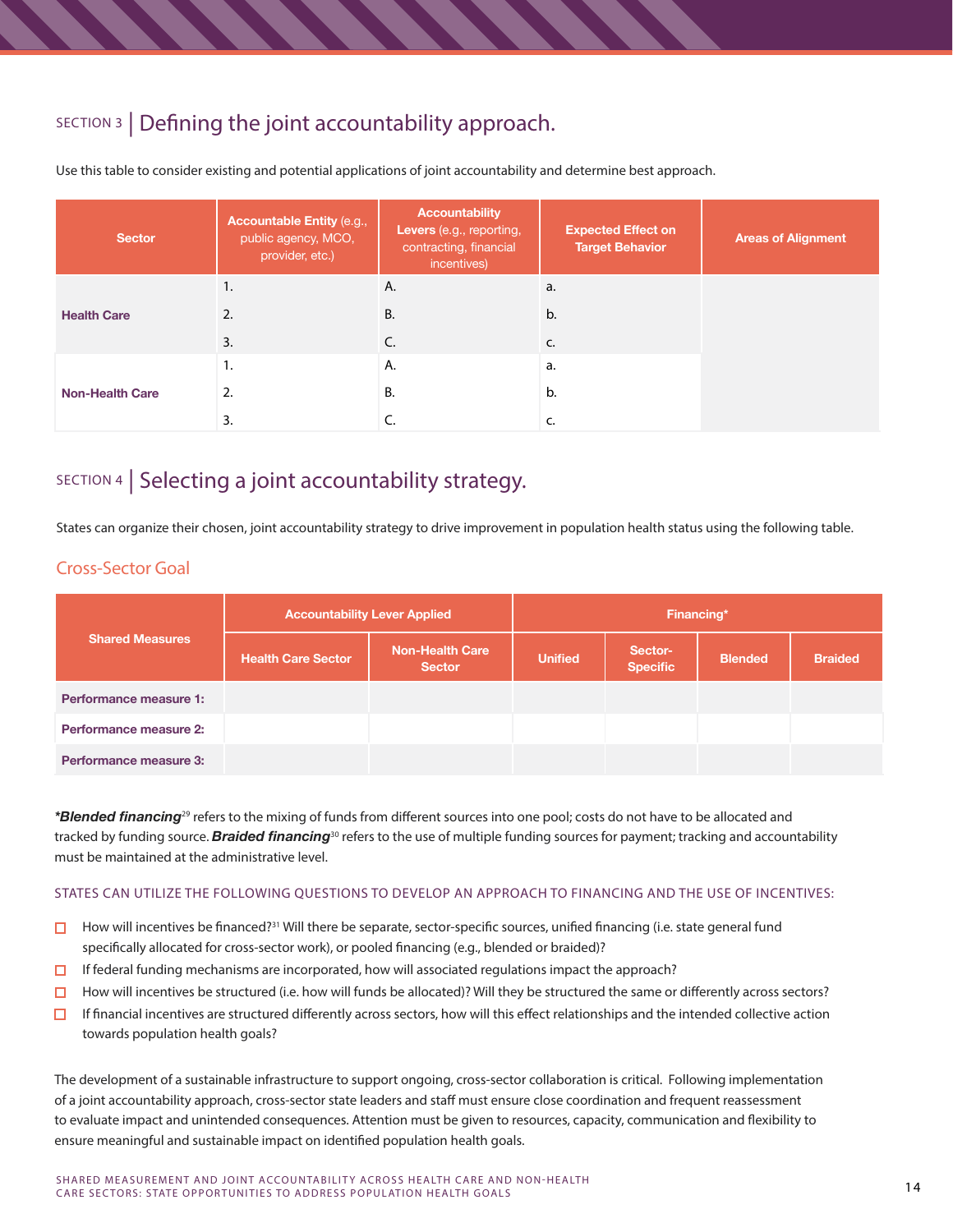# Endnotes

- 1. Health Policy Brief: The Relative Contribution of Multiple Determinants to Health Outcomes, *Health Affairs*, August 21, 2014. Accessed October 2016 at [http://healthaffairs.org/](http://healthaffairs.org/healthpolicybriefs/brief_pdfs/healthpolicybrief_123.pdf) althpolicybriefs/brief\_pdfs/healthpolicybrief\_123.pdf.
- 2. Woolf, S.H., Braveman, P. (2011). Where Health Disparities Begin: The Role of Social and Economic Determinants- and Why Current Policies May Make Matters Worse. *Health Affairs*, 30(10), p. 1852-1859.
- 3. Frieden, T.R. (2010). A Framework for Public Health Action: The Health Impact Pyramid. *American Journal of Public Health*, 100(4), p. 590-595.
- 4. Braunstein, S. Lavizzo-Mourey, R. (2011). How the Health and Community Development Sectors are Combining Forces to Improve Health and Well-being. *Health Affairs*, 30, p. 2042-2051.
- 5. See Center for Medicaid and CHIP Services Informational Bulletin, Coverage of Housing-Related Activities and Services for Individuals with Disabilities. Centers for Medicare and Medicaid Services, June 2016. Accessed August 2016 at<https://www.medicaid.gov/federal-policy-guidance/downloads/CIB-06-26-2015.pdf>.
- 6. Spencer, A., Lloyd, J., McGinnis, T. Using Medicaid Resources to Pay for Health-Related Supportive Services: Early Lessons. Center for Health Care Strategies, Inc., December 2015. Accessed August 2016 at [http://www.chcs.org/media/Supportive-Services-Brief-Final-120315-1.pdf.](http://www.chcs.org/media/Supportive-Services-Brief-Final-120315-1.pdf)
- 7. See [http://www.dhcs.ca.gov/services/Pages/WholePersonCarePilots.aspx.](http://www.dhcs.ca.gov/services/Pages/WholePersonCarePilots.aspx)
- 8. See <http://www.reachoutandread.org/why-we-work>.
- 9. See <http://homvee.acf.hhs.gov/Model/1/Nurse-Family-Partnership--NFP--In-Brief/14>.
- 10. See [https://www.ncbi.nlm.nih.gov/pmc/articles/PMC4034459/.](https://www.ncbi.nlm.nih.gov/pmc/articles/PMC4034459/)
- 11. See Wilkins, C., Improving Care for Medicaid Beneficiaries Experiencing Homelessness. State Health and Value Strategies, Robert Wood Johnson Foundation, September 2015. Accessed August 2016 at [http://statenetwork.org/wp-content/uploads/2015/10/Improving-Care-for-Medicaid-Beneficiaries-Experiencing-Homelessness.pdf.](http://statenetwork.org/wp-content/uploads/2015/10/Improving-Care-for-Medicaid-Beneficiaries-Experie)
- 12. See Screening, Brief Intervention, and Referral to Treatment (SBIRT) resources at [http://www.samhsa.gov/sbirt.](http://www.samhsa.gov/sbirt)
- 13. See [http://www2.ed.gov/datastory/chronicabsenteeism.html.](http://www2.ed.gov/datastory/chronicabsenteeism.html)
- 14. See [http://www.onekeyquestion.org.](http://www.onekeyquestion.org)
- 15. See Stanley, K.R., Pucker, J.A., Improving High School Graduation Rates. Center for Evaluation and Education Policy, Indiana University, Summer 2008. Accessed September 2016 at [http://files.eric.ed.gov/fulltext/ED503864.pdf.](http://files.eric.ed.gov/fulltext/ED503864.pdf)
- 16. See [http://www2.ed.gov/about/inits/ed/chronicabsenteeism/index.html.](http://www2.ed.gov/about/inits/ed/chronicabsenteeism/index.html)
- 17. See Oregon's guide for reducing tobacco use at [http://www.oregon.gov/oha/analytics/CCOData/Strategies%20for%20Reducing%20Tobacco%20Use%20\(revised%20Dec%202015\).pdf](http://www.oregon.gov/oha/analytics/CCOData/Strategies%20for%20Reducing%20Tobacco%20Use%20(revised%2).
- 18. See Oregon's State Health Improvement Plan at [http://public.health.oregon.gov/About/Documents/ship/ship-tobacco-priority.pdf.](http://public.health.oregon.gov/About/Documents/ship/ship-tobacco-priority.pdf)
- 19. See Waldman, B., and Bailit, M., Considerations for State Development of Performance Measure Sets. State Health and Value Strategies, Robert Wood Johnson Foundation, September 2014. Accessed August 2016 at [http://www.rwjf.org/content/dam/farm/reports/issue\\_briefs/2014/rwjf415738.](http://www.rwjf.org/content/dam/farm/reports/issue_briefs/2014/rwjf415738)
- 20. See [http://www.buyingvalue.org/resources/toolkit/.](http://www.buyingvalue.org/resources/toolkit/)
- 21. In Oregon, differing accountability for improvement on a shared measure for developmental screening across the Medicaid system (where performance improvement is tied to financial incentives) and the early learning system (where performance improvement is contractually obligated but not tied directly to financial incentives) has created some provider frustration and negative impact on cross-sector relationships.
- 22. See Leddy et al. (2016), accessed August 2016 at [http://www.chcs.org/media/VBP-Brief\\_022216\\_FINAL.pdf](http://www.chcs.org/media/VBP-Brief_022216_FINAL.pdf).
- 23. Berwick, D.M., Nolan, T.W., Whittington, J. (2008). The Triple Aim: Care, Health and Cost. *Health Affairs*, 27(3), p. 759-769.
- 24. See <http://www.oregon.gov/oha/OHPB/Documents/Coordinated%20Care%20Model.pdf>.
- 25. See [http://www.oregon.gov/oha/analytics/Pages/CCO-Baseline-Data.aspx.](http://www.oregon.gov/oha/analytics/Pages/CCO-Baseline-Data.aspx)
- 26. See [http://www.oregon.gov/oha/analytics/Pages/Child-Family-Well-Being-Measures.aspx.](http://www.oregon.gov/oha/analytics/Pages/Child-Family-Well-Being-Measures.aspx)